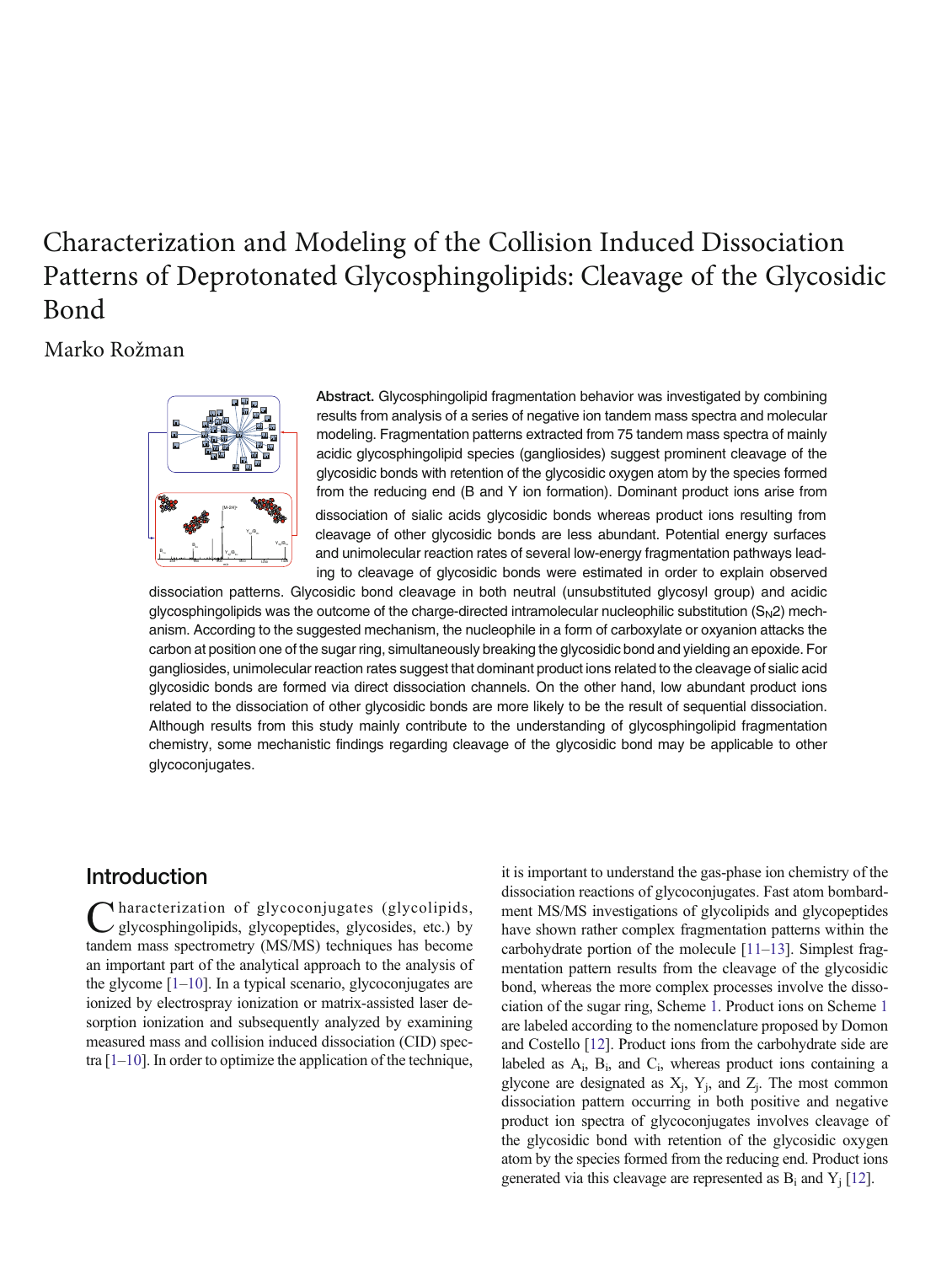<span id="page-1-0"></span>



Using blocking groups and isotopic labeling experiments, Prome et al. proposed that in negative ion mode, glycosidic cleavage and formation of the  $Y_j$  ion occurs after opening the sugar ring by a vicinal attack of an oxyanion at position 4 or 6 [\[13\]](#page-7-0). Proton transfer reaction between the neutral and ionized fragment may occur and generate the  $B_i$  ion [[12,](#page-7-0) [13\]](#page-7-0). Molecular orbital calculations at the HF/3–21G level of theory suggested that deprotonation at hydroxyl group of the non-reducing ring, accompanied by ring opening, may be an important factor in disaccharide fragmentation, especially for cross-ring cleavages [\[14\]](#page-7-0). On the other hand, considering data from the CID study of heparin disaccharides, Saad and Leary postulated the charge remote mechanism [[15\]](#page-7-0). The general mechanism included proton transfer from hydroxylic group at position 2 to the glycosidic bond oxygen, followed by epoxide formation and cleavage of the glycosidic bond.

In our previous work we have demonstrated the computationally generated glycosphingolipid (GSL) ion database for negative ion MS and MSMS ion spectra search [[16\]](#page-7-0). The database and accompanying application (GSL-finder) have been successfully applied to the analysis of mice brain gangliosides (sialic acid (Neu5Ac) containing glycosphingolipids) with altered ganglioside biosynthesis, on a commercially available ganglioside fraction, and on complex native ganglioside mixtures isolated from human (fetal and adult) and calf brain tissues [[10](#page-7-0), [16\]](#page-7-0). The GSL-finder application and other software tools for mass spectrometric data analysis of glycoconjugates are designed to assign molecular structures to tandem MS spectra [\[16](#page-7-0)–[18\]](#page-7-0). For this strategy to be effective, fragmentation models utilized in software applications need to implement latest understandings of dissociation mechanisms of GSLs.

Having all this in mind, cleavages of the glycosidic bonds of deprotonated GSLs are examined in this study. A small data set

of 75 tandem MS spectra collected from previous studies [\[10,](#page-7-0) [16\]](#page-7-0) was used to suggest fragmentation behavior of GSLs. The proposed fragmentation pathways have been computationally assessed on a GSL level. Unraveled thermodynamics (potential energy surfaces) provided a basis for discussing kinetics aspects of the gas-phase unimolecular dissociation.

### Methods

#### Materials, Mass Spectrometry, and Spectra Analysis

GSL tandem MS spectra were obtained from the analysis of mice, calf, and human brain tissues. Details about extraction and purification procedures can be found in the original publications [\[10,](#page-7-0) [16\]](#page-7-0). Negative ion mode MS and tandem MS analysis of the GSL samples were performed on the Bruker amaZon ETD ion trap system (Bruker Daltonik GmbH, Bremen, Germany) using the experimental procedure described in the previous publications [\[10](#page-7-0), [16](#page-7-0)]. GSL ion identification was accomplished using the software application "GSL finder" and its accompanying GSL database [[16](#page-7-0)]. Additionally, spectra were manually validated. Altogether, 75 spectra were used for analysis in this work. Computer scripts written in the Mathematica 8.0 (Wolfram Research Inc. Hanborough, United Kingdom) were used to extract and analyze tandem MS spectra.

#### Computational Methods

Thermodynamic and kinetic aspects of the glycosidic bond cleavage were analyzed by a combination of the quantum mechanic (QM) and the Rice-Ramsperger-Kassel-Marcus (RRKM) theory modeling. A similar approach was used for evaluating the gas-phase unimolecular dissociation of protonated peptides [\[19](#page-7-0)]. Potential energy surfaces of the proposed pathways were first established on the model systems (Gal $\beta$ 1Glc and II<sup>3</sup>- $\alpha$ -Neu5Ac-Gal) and then further evaluated on GM3 (Π<sup>3</sup>-α-Neu5Ac-Galβ4Glcβ1Cer) ganglioside. In order to decrease computational resources, aliphatic chains in the ceramide were omitted.

Geometry optimizations were performed at the B3LYP/6 −31G(d) level. It was suggested that using diffuse functions when dealing with negative ions should be considered [\[20](#page-7-0), [21](#page-7-0)]. Effect of the diffuse function(s) on geometries and barrier heights was checked using the smaller system (Galβ4Glcβ1Cer). Comparison of geometries computed at the B3LYP/6−31G(d) level against the B3LYP/6−31+G(d) and  $B3LYP/6-311++G(d,p)$  levels did not result in any major discrepancies. Monitored reaction threshold differed up to 6 kJ mol<sup>-1</sup> [B3LYP/6-31G(d) versus B3LYP/6- $311++G(d,p)$ ]. However, when using the single point calculation described below, estimated barrier heights were almost the same (S-Table 1, Supporting Information). In addition, stability of the DFT wave function was checked. In summary, considering the size of the final system (GM3 ganglioside) and the effect of the diffuse functions on calculation time, the B3LYP/6 −31G(d) level of theory was used as a good compromise for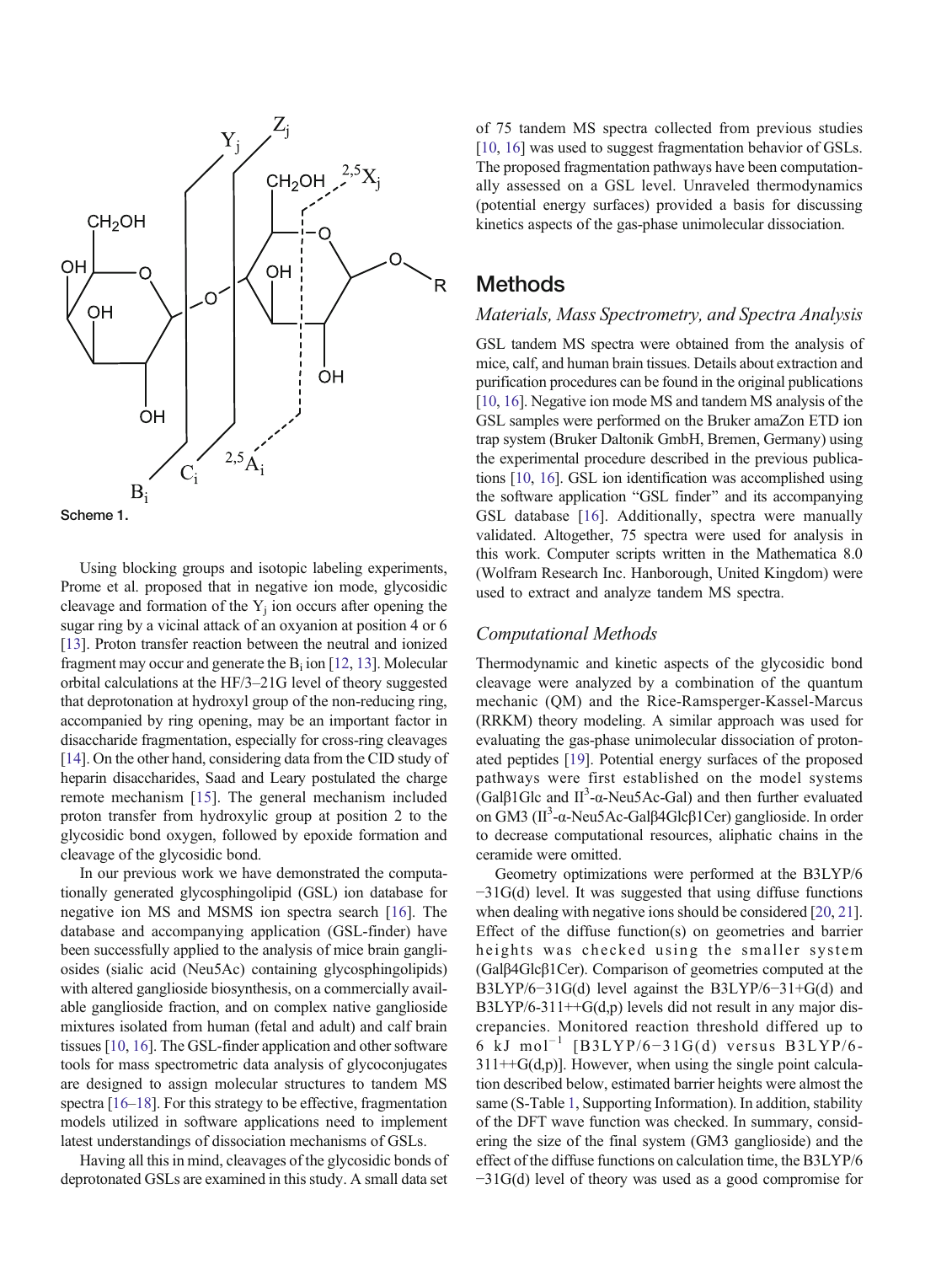<span id="page-2-0"></span>obtaining satisfactory geometries, in agreement with suggestions that it is the quickest model chemistry that delivers useful results for carbohydrates [\[21](#page-7-0)].

Stationary points (i.e., the minima and transition states on the potential energy surface) were identified by the harmonic frequency analysis. Transition state structures were additionally tested by the intrinsic reaction coordinate (IRC) analysis. In order to get a more accurate description of dissociation energies, single point calculations at the B3LYP/6−31G++(d,p) level were used. Energies computed at the B3LYP/6 −31G++(d,p) level have shown the smallest deviation when several higher basis sets and levels of theory (e.g., MP2) were evaluated against the G3(MP2)//B3LYP (G3MP2B3) composite computational protocol [[22](#page-7-0)] on a restricted number of model system molecules.

The potential energy surface of the test ganglioside (GM3) was sampled by a combination of quenched dynamics and simulated annealing. The molecular dynamics (MD) simulations at the 800 K for 30 ps were followed by slow cooling to the 200 K over 10 ps, and geometry optimization using the steepest descent approach. Five hundred structures were generated with this procedure. The structures within  $~1$  kJ mol<sup>-1</sup>  $(10 \text{ kcal mol}^{-1})$  from the lowest energy conformer were selected as the candidate group. The candidate group structures were re-optimized using the B3LYP/6-31G(d) level of theory and energies were calculated at the B3LYP/6−31G++(d,p). The lowest energy structure found was considered as the representative structure.

All MD simulations were performed using the AMBER 99 force field, whilst quantum mechanics calculations were performed using the GAUSSIAN 09 [[23\]](#page-7-0). Kinetic insights into fragmentation and rearrangement pathways were achieved by using RRKM formalism in the MassKinetics application [\[24](#page-7-0)]. Outputs from the QM calculations (energetic and ro-vibrational data) were used to estimate unimolecular rate constants over a range of internal energies. Geometries of all structures are available upon request.

## Results and Discussion

#### GSL Dissociation Patterns in Tandem MS Spectra

To characterize fragmentation behavior of GSLs (mainly sialic acidic containing GSLs), 75 tandem MS spectra were analyzed (10 representative spectra can be found in Supporting Information, S-Figure 1). On average, 64% of the total ion intensity in the spectrum can be attributed to the B and Y ions. For each spectrum analyzed, B and Y product ion abundance was normalized to total abundance of all B and Y ions in the spectrum. Normalization separates the intensities of B and Y ions from other fragmentation pathways and allows direct comparison between B and Y abundances. The length of the GSL carbohydrate portion varied up to seven building blocks (three sialic acids, three hexoses, and one N-acetylhexosamine in a form of GT1, Supporting Information, S-Figure 1i. Forty percent spectra were from singly charged, whereas 60% spectra were from

doubly charged GSLs; 45 GSLs (60%) produced B ions and 80% of them were doubly charged. When B ions are produced, they are significantly less abundant than Y ions, 20% against 80%, respectively. However, total abundance of B ions is slightly underestimated because of the use of the ion trap instrument where low mass signals (e.g., at  $291m/z$  corresponding to [Neu5Ac-H]– ) were sometimes below the low mass cutoff range. Nevertheless,  $[Neu5Ac-H]$ <sup>–</sup> and  $[Neu5Ac_2-H]$ <sup>–</sup> represented 98% of all B ions produced. Loss of the sialic acid is also the main dissociation pattern for formation of Y ions, 73% of all Y ions correspond to  $[M-Neu5Ac<sub>n</sub>-H]$ <sup>–</sup> type ions. Observed behavior is consistent with previous studies of Nand O-linked sialylated oligosaccharides, which found dominant fragments arising from the loss of sialic acid, and less abundant fragments from cleavage of other glycosidic bonds [\[2,](#page-6-0) [8](#page-7-0)]. The low-energy CID spectrum of GM3 ganglioside with (d18:1/18:0) ceramide shown in Figure 1 is an example and a brief summary of this analysis; abundant product ion(s)  $B_1$  and  $Y_2$  associated with the sialic acid loss are accompanied by other glycosidic bonds (Gal-Glc and Glc-Cer) dissociation product ions,  $Y_0$  and  $Y_1$ .

#### Modeling of the Glycosidic Bond Cleavage of the Neutral Glycosphingolipids

Owing to the nature of extraction and purification procedures used [consult references [10,](#page-7-0) [16](#page-7-0)] only few of the neutral GSL species (species with unsubstituted glycosyl moiety) were observed (e.g., Supporting Information, S-Figure 1b). However, let us first consider possible pathways of the glycosidic bond cleavage of the neutral GSLs. One reason is that the neutral GSLs do not contain the highly acidic group (e.g., sialic acid), which strongly determinates the gas-phase chemistry, as suggested in the previous paragraph. Lack of the acidic group reduces complexity of our modeling system and we can focus on the Hex– Hex glycosidic bond cleavage that is a good example for understanding dissociation mechanisms of carbohydrates and neutral glycoconjugates. Also, the neutral GSLs are observed as product



Figure 1. Product ion spectrum of the singly deprotonated ganglioside GM3 with (d18:1/18:0) ceramide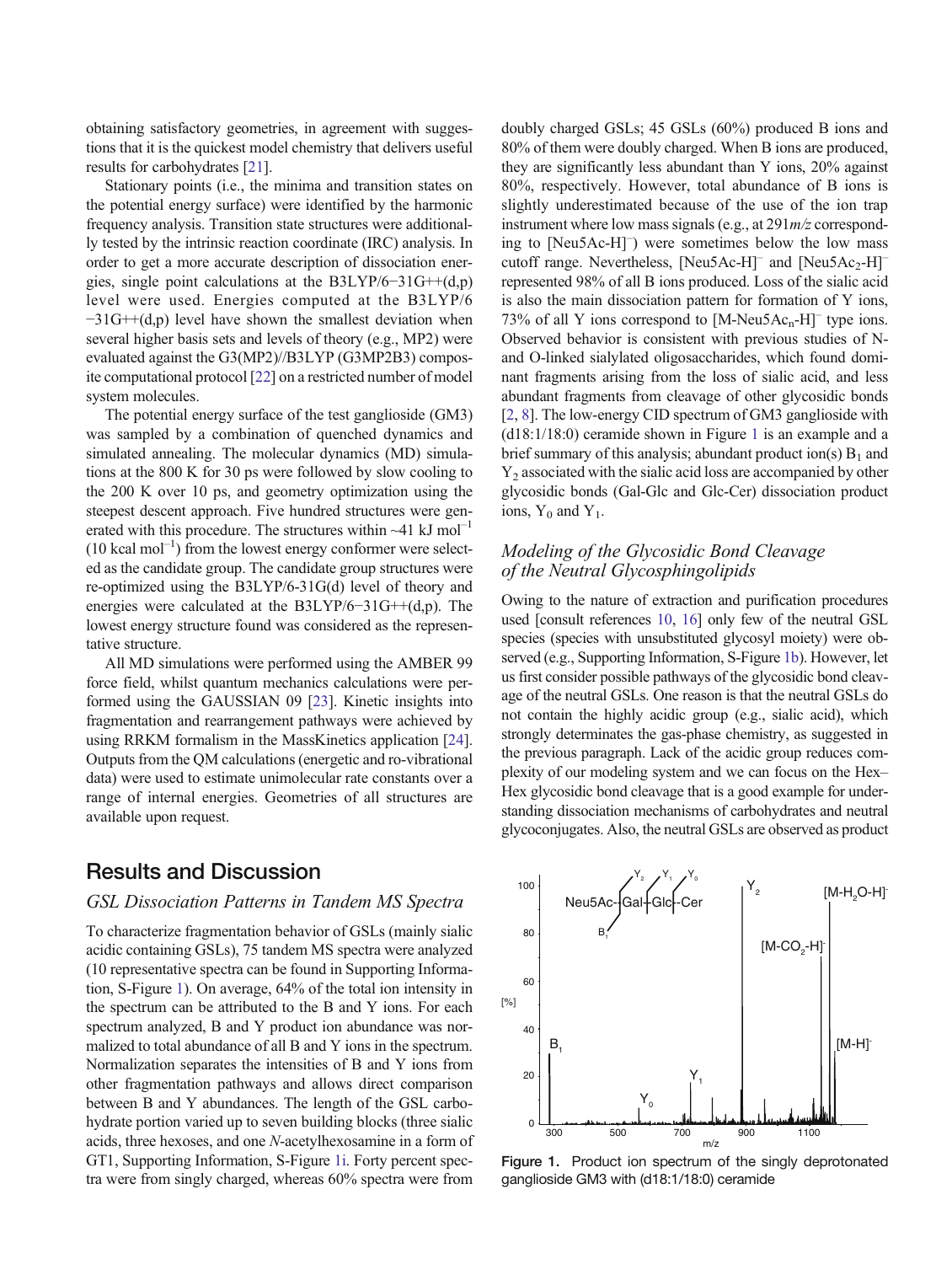<span id="page-3-0"></span>ions in tandem MS of the acidic GSL precursors (e.g.,  $Y_0$ ,  $Y_1$ , and  $Y_2$  in Figure [1\)](#page-2-0) and often there is the necessity for an additional tandem  $MS (MS<sup>3</sup>)$  experiment in order to perform thorough characterization of precursor, Figure 2.

Galβ4Glcβ1Cer (LacCer) molecule was used as model system (LacCer on Scheme 2). In the lowest energy conformation of the singly deprotonated LacCer, the charge is located on the C4 deprotonated hydroxyl group. We may presume that during vibrational excitation, proton migrates in-between hydroxylic groups, thus creating a nucleophilic center at different positions within the molecule. This presumption is supported by Salpin and Tortajada [\[20\]](#page-7-0) suggesting that the energy barriers associated with the "proton ring walk" between hydroxylic groups of D-glucopyranose are rather small  $(\sim 50 \text{ kJ mol}^{-1})$ .

Deprotonation of the hydroxylic group may be very useful because it creates the nucleophile that can be involved in substitution reaction. In the  $S_N2$  intramolecular nucleophilic substitution, originally suggested by Prome et al. [\[13](#page-7-0)], the oxyanion at position six attacks the carbon at position five and undergoes epoxide formation accompanied by opening of the sugar ring  $(S_N^2 - C_5^2)$  on Scheme 2). In the second step, the glycosidic bond is cleaved to yield the Y ion. On the other hand, oxyanion at position two can attack the carbon at position one and simultaneously break the glycosidic bond and yield an epoxide  $(S_N^2-Cl)$  in Scheme 2). Another option is the intramolecular E2 elimination reaction, where the nucleophile removes a proton from the carbon at position two with simultaneous double bond formation and cleavage of the glycosidic bond (E2 on Scheme 2). A glycosidic bond can be also cleaved via the charge remote mechanism (proposed by Saad et al. [[15\]](#page-7-0)). Reaction is initiated by a proton transfer from one of the hydroxylic groups to the glycosidic bond oxygen, followed by an epoxide formation and cleavage of the glycosidic bond (CR–PT in Scheme 2). Note that the charge remote mechanism mainly produces B ions.



Figure 2. Collision induced dissociation  $MS<sup>3</sup>$  product ion spectrum of Y<sub>2</sub> (Gal $\beta$ 4Glc $\beta$ 1Cer). Y<sub>2</sub> product ion derives from the fragmentation of GM3 ganglioside with (d18:1/18:0) ceramide ( $MS<sup>2</sup>$  spectrum depicted in the Figure [1](#page-2-0))



#### Scheme 2.

Calculated reaction barriers indicate that the lowest energy pathways are associated with  $S_N^2$  mechanisms (Table [1](#page-4-0)). The  $S_N$ 2-C5 mechanism on the Glc ring has a higher energy barrier than the rest of the  $S_N2$  pathways. This is probably due to specific configuration of the transition state with the oxyanion at the reaction center lacking the hydrogen bonding (Supporting Information, S-Figure 2e). RRKM reaction rates show that at the ms and μs time scale the  $S_N2$  mechanism is dominant (Figure [3\)](#page-4-0). At the μs time range there could be some minor E2 elimination product ions. Gal–Glc glycosidic bond cleavage mainly proceeds via both  $S_N2$  pathways (C1 and C5), whereas Glc–Cer glycosidic bond cleavage just via  $S_N^2$ –C1. Two pathways contribute to the formation of  $Y_1$  ion, whereas only one to  $Y_0$  in agreement with observation that  $Y_0$  ion is less abundant than  $Y_1$  (Figure 2). Overall, both  $S_N2$  mechanisms are consistent with isotopic labeling experiments [\[13](#page-7-0)] and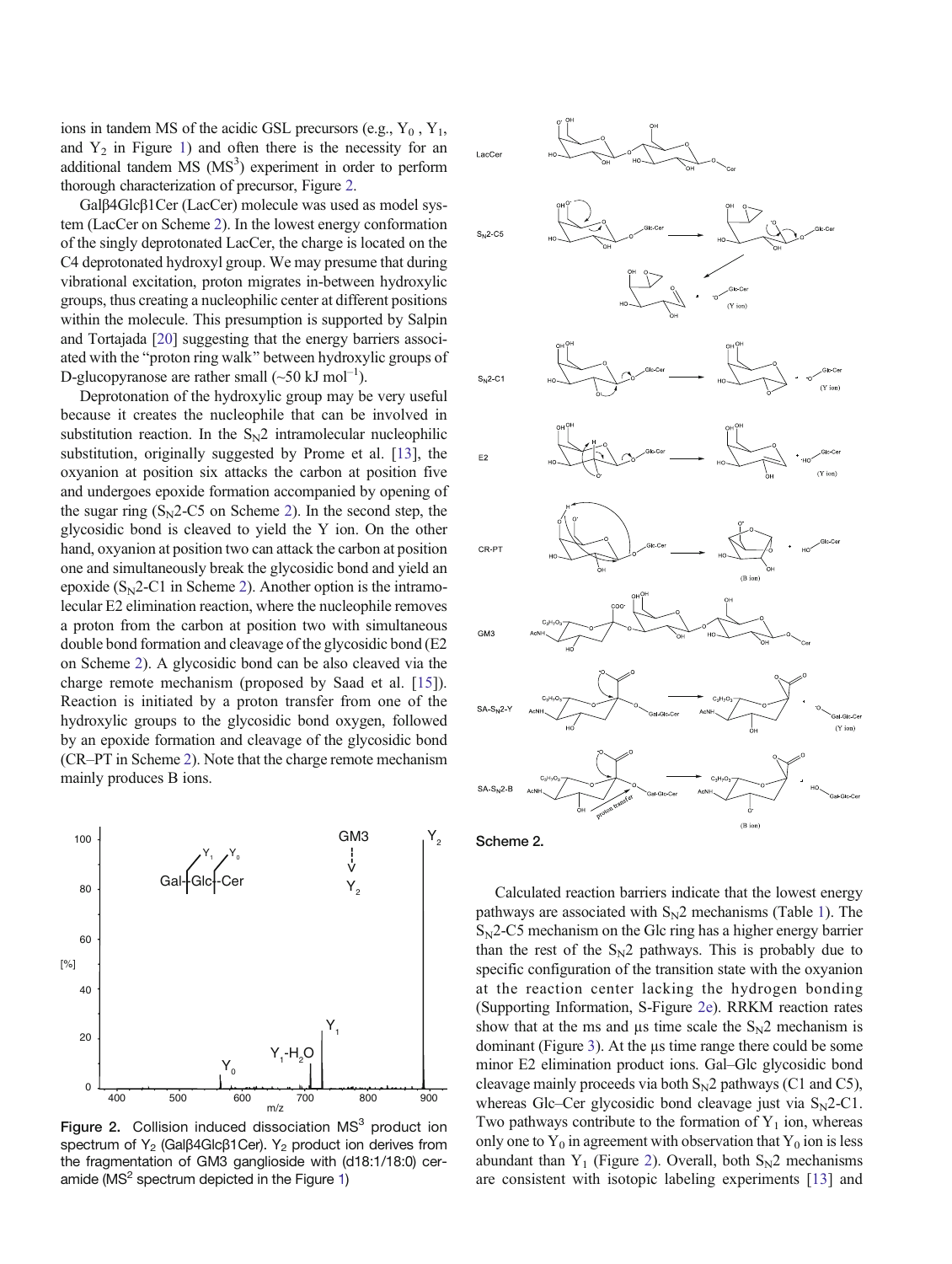<span id="page-4-0"></span>Table 1. B3LYP/6-31 $\leftrightarrow$ G(d,p)//B3LYP/6-31G(d) Energies (in Eh) and Relative Energies (in kJ mol<sup>-1</sup>) of Conformers for Glycosidic Bond(s) Cleavage of LacCer. The Relative Energies Were Calculated with Respect to the Most Stable LacCer Conformer Found. Transition State Structures can be Found in Supporting Information (S-Figure 2)

| Bond    | Reaction type | Intermediate    | E              | Λ       |
|---------|---------------|-----------------|----------------|---------|
| Gal-Glc | $S_{N2}$ –C5  | R               | $-1738.003074$ | 9.9     |
|         |               | <b>TS</b>       | $-1737.958758$ | 126.2   |
|         |               | P               | $-1737.976295$ | 80.2    |
|         |               | TS <sub>2</sub> | $-1737.956259$ | 132.8   |
|         |               | P <sub>2</sub>  | $-1737.973096$ | 88.6    |
| Gal-Glc | $S_N2 - C1$   | R               | $-1737.97317$  | 88.4    |
|         |               | <b>TS</b>       | $-1737.956999$ | 130.8   |
|         |               | P               | $-1737.996769$ | 26.4    |
| Gal-Glc | E2            | $\mathbb{R}$    | $-1737.98145$  | 66.6    |
|         |               | <b>TS</b>       | $-1737.938313$ | 179.9   |
|         |               | P               | $-1738.013044$ | $-16.3$ |
| Gal-Glc | Charge remote | R               | $-1737.985802$ | 55.2    |
|         |               | <b>TS</b>       | $-1737.897208$ | 287.8   |
|         |               | P               | $-1737.948628$ | 152.8   |
| Glc-Cer | $SN2-C5$      | R               | $-1737.965260$ | 109.2   |
|         |               | <b>TS</b>       | $-1737.937260$ | 182.7   |
|         |               | P               | $-1737.954909$ | 136.3   |
|         |               | TS <sub>2</sub> | $-1737.949812$ | 149.7   |
|         |               | P <sub>2</sub>  | $-1737.951950$ | 144.1   |
| Glc-Cer | $S_{N}$ 2–C1  | R               | $-1737.983760$ | 60.6    |
|         |               | <b>TS</b>       | $-1737.951631$ | 144.9   |
|         |               | P               | $-1737.974633$ | 84.5    |
| Glc-Cer | E2            | R               | $-1737.988918$ | 47.0    |
|         |               | <b>TS</b>       | $-1737.924703$ | 215.6   |
|         |               | P               | $-1737.964200$ | 111.9   |
| Glc-Cer | Charge remote | R               | $-1737.979529$ | 71.7    |
|         |               | <b>TS</b>       | $-1737.901013$ | 277.8   |
|         |               | P               | $-1737.959541$ | 124.2   |
|         |               |                 |                |         |

theoretical calculations [\[14](#page-7-0)] that found oxyanion formation at the non-reducing ring to be an important factor in the glycosidic bond cleavage process. In this case, our results suggest slight preference of the one-step mechanism of the glycosidic bond cleavage  $(S_N^2-C1)$  $(S_N^2-C1)$  $(S_N^2-C1)$  in Scheme 2) over the previously proposed two-step process [\[12](#page-7-0), [13\]](#page-7-0), which involves sugar ring opening  $(S_N2-C5)$  on Scheme [2\)](#page-3-0). However, as already suggested, this is due to particular transition state conformation,

and with other glycoconjugate structure probably both pathways are operating. Moreover, first step of the  $S_N2$ -C5 mechanism produces an important intermediate, which is most likely a branching point between the glycosidic bond cleavage and more complex pathways involving cleavage(s) of the carbon– carbon bond(s) and sugar ring fragmentation(s).

Now that we explored mechanisms of the glycosidic bond cleavage on a simple Hex–Hex system, we can add the acidic group (i.e., Neu5Ac) to our system. Sialic acid group represents a new charge center that will strongly influence the gas-phase chemistry of (from now) acidic GSL (i.e., gangliosides).

#### Modeling of the Glycosidic Bond Cleavage of Deprotonated Gangliosides

To explain dissociation patterns of deprotonated gangliosides and to suggest appropriate fragmentation paths, GM3 ganglioside was used (GM3 on Scheme [2\)](#page-3-0). In the lowest energy conformation of the [GM3-H]– ion, carboxylic group of Neu5Ac is deprotonated. Deprotonation of the carboxylic group creates the nucleophile, which can initiate substitution reaction. In the  $S_N2$  intramolecular nucleophilic substitution, the carboxylic group attacks the Neu5Ac aliphatic carbon at position one, causing cleavage of the glycosidic bond and formation of the  $Y_2$  ion (S<sub>N</sub>2-SA-Y in Scheme [2\)](#page-3-0). This process may be accompanied by proton shifting [from the C(4) hydroxyl group to the glycosidic bond oxygen] in the transition state to yield the  $B_1$  ion (S<sub>N</sub>2-SA-B on Scheme [2\)](#page-3-0). Barriers associated with formation of the  $B_1$  and  $Y_2$  ion via  $S_N$ 2-SA pathways are 1[2](#page-5-0)8 and 172 kJ mol<sup>-1</sup>, respectively (Table 2). E2 elimination and charge remote mechanism were not considered for loss of the sialic acid because of difficulties with locating corresponding transition state  $(E2 - problem$  with stabilizing protonated carboxylic group at close proximity of the reaction center, CR-PT – problem with epoxide formation on the C1 atom without involvement of the carboxylic group).



Figure 3. RRKM theory unimolecular reactions rate constants for dissociation of glycosidic bonds in LacCer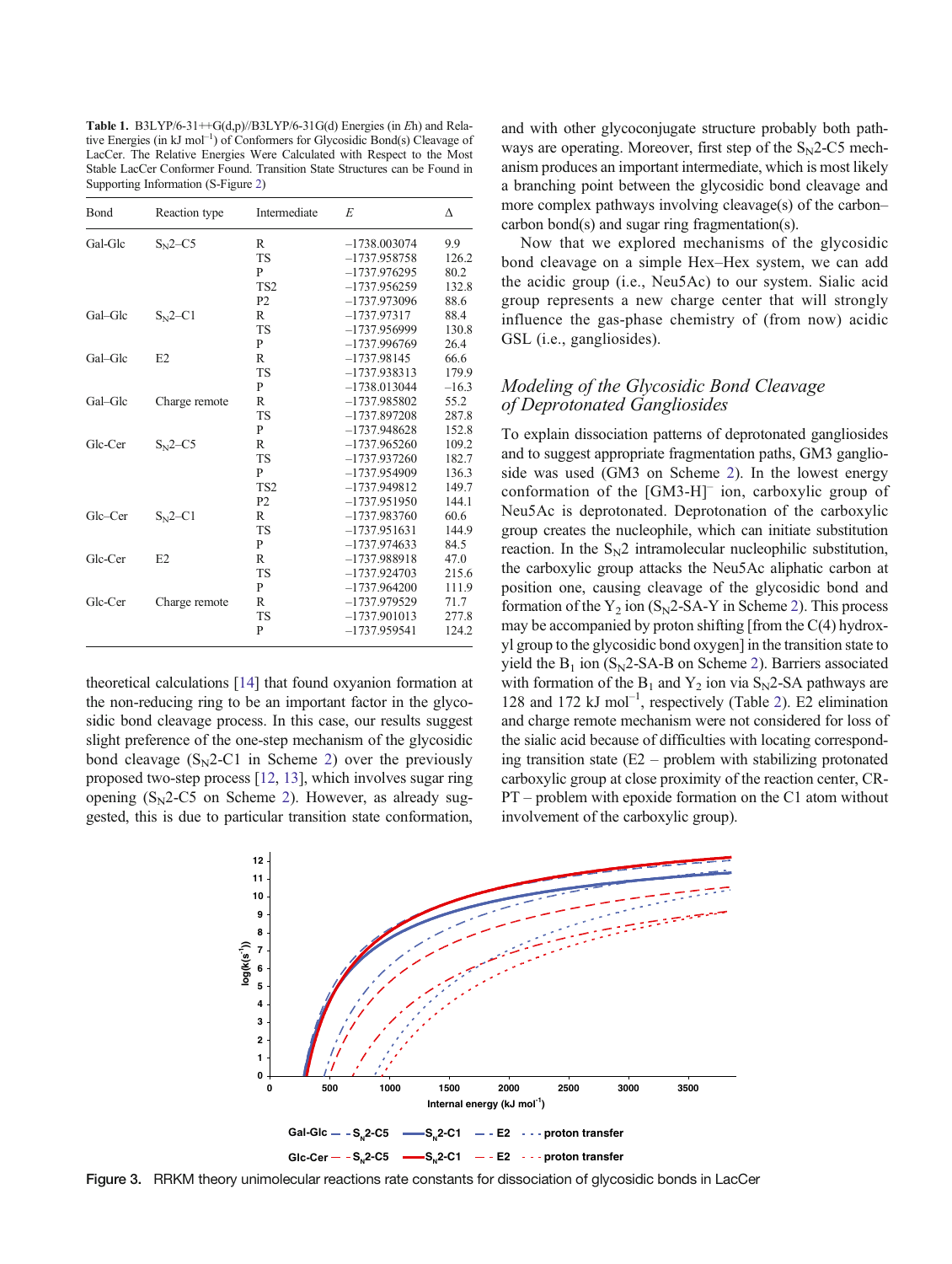<span id="page-5-0"></span>Table 2. B3LYP/6-31++G(d,p)//B3LYP/6-31G(d) Energies (in  $E$ h) and Relative Energies (in kJ mol<sup>-1</sup>) of Conformers for Glycosidic Bond(s) Cleavage of GM3 Ganglioside. The Relative Energies Were Calculated with Respect to the Most Stable GM3 Conformer Found. Transition State Structures can be Found in Supporting Information (S-Figure 3)

| Bond       | Reaction type | Intermediate    | E              | Λ     |
|------------|---------------|-----------------|----------------|-------|
| Neu5Ac-Gal | $SN2-SA-B$    | R               | $-2824.075753$ | 9.1   |
|            |               | <b>TS</b>       | $-2824.030438$ | 128.0 |
|            |               | P               | $-2824.032387$ | 122.9 |
| Neu5Ac-Gal | $SN2-SA-Y$    | R               | $-2824.076812$ | 6.3   |
|            |               | <b>TS</b>       | $-2824.013697$ | 172.0 |
|            |               | P               | $-2824.014888$ | 168.9 |
| Gal-Glc    | $S_{N2}$ –C5  | R               | $-2824.079203$ | 0.0   |
|            |               | <b>TS</b>       | $-2823.995897$ | 218.7 |
|            |               | P               | $-2824.009896$ | 182.0 |
|            |               | TS <sub>2</sub> | $-2823.989041$ | 236.7 |
|            |               | P <sub>2</sub>  | $-2823.990992$ | 231.6 |
| Gal-Glc    | $S_{N}$ 2–C1  | R               | $-2824.061720$ | 45.9  |
|            |               | <b>TS</b>       | $-2823.988306$ | 238.6 |
|            |               | P               | $-2824.031523$ | 125.2 |
| Gal-Glc    | E2            | R               | $-2824.042775$ | 95.6  |
|            |               | <b>TS</b>       | $-2823.978987$ | 263.1 |
|            |               | P               | $-2824.034291$ | 117.9 |
| Gal-Glc    | Charge remote | R               | $-2824.061720$ | 45.9  |
|            |               | <b>TS</b>       | $-2823.996924$ | 216.0 |
|            |               | P               | $-2824.048505$ | 80.6  |
| Glc-Cer    | $S_{N}$ 2–C5  | $\mathbb{R}$    | $-2824.073657$ | 14.6  |
|            |               | <b>TS</b>       | $-2823.978880$ | 263.4 |
|            |               | P               | $-2823.988706$ | 237.6 |
|            |               | TS <sub>2</sub> | $-2823.988425$ | 238.3 |
|            |               | P <sub>2</sub>  | -2823.988885   | 237.1 |
| Glc-Cer    | $S_{N2}$ –C1  | R               | $-2824.069352$ | 25.9  |
|            |               | <b>TS</b>       | $-2823.984889$ | 247.6 |
|            |               | P               | $-2824.001977$ | 202.8 |
| Glc-Cer    | E2            | R               | $-2824.001073$ | 205.1 |
|            |               | <b>TS</b>       | $-2823.938737$ | 368.8 |
|            |               | P               | $-2824.001277$ | 204.6 |
| Glc-Cer    | Charge remote | R               | $-2824.055108$ | 63.3  |
|            |               | <b>TS</b>       | $-2823.986391$ | 243.7 |
|            |               | P               | $-2824.025755$ | 140.3 |

Dissociation of both Gal–Glc and Glc–Cer glycosidic bonds of GM3 ganglioside (i.e., yield of the  $Y_0$  and  $Y_1$  ions, Figure [1\)](#page-2-0) may be rationalized via already assessed charge directed and charge remote mechanisms (Scheme [2](#page-3-0)). However, for the charge directed mechanisms, deprotonated hydroxyl group is needed. In order to create deprotonated hydroxyl, proton transfer between deprotonated carboxyl group and the hydroxyl must occur. Considering the strong difference in the gasphase acidities between these two functional groups, two scenarios were tested. In the first, multistep pathway, proton transfer between deprotonated carboxyl group and the hydroxyl is followed by conformational rearrangement and glycosidic bond dissociation (Supporting Information, S-Scheme 1a). The second scenario represents a concerted mechanism, which includes glycosidic bond cleavage accompanied with a proton walk from the active hydroxyl to deprotonated carboxyl group (Supporting Information, S-Scheme 1b).

According to the first scenario, formation of the deprotonated hydroxylic group (Gal C4) requires 188.8 kJ mol<sup>-1</sup>. Deprotonation is followed by a proton ring walk and conformational rearrangement (not assessed) in order to form intermediates for [e.g., the  $S_N2$  reaction (on Gal C1) with dissociation thresholds of 244  $kJ$  mol<sup>-1</sup>]. On the other hand, concerted mechanism is much simpler and reactants are either the most stable GM3 conformation or conformers slightly higher in energy (stabilized with multiple hydrogen bonds, perfectly aligned for proton walk). Reaction barrier of the concerted  $S_N$ 2 pathway (in Gal C1) is 238.6 kJ mol<sup>-1</sup>. Taking into account that concerted pathways have straightforward reaction path (one high threshold instead of multiple) and slightly lower thresholds, in further evaluation of the charge directed mechanisms we opted for concerted pathways.



Figure 4. RRKM theory unimolecular reactions rate constants for dissociation of glycosidic bonds in GM3 (II<sup>3</sup>-α-Neu5Ac-Galβ4Glcβ1Cer) ganglioside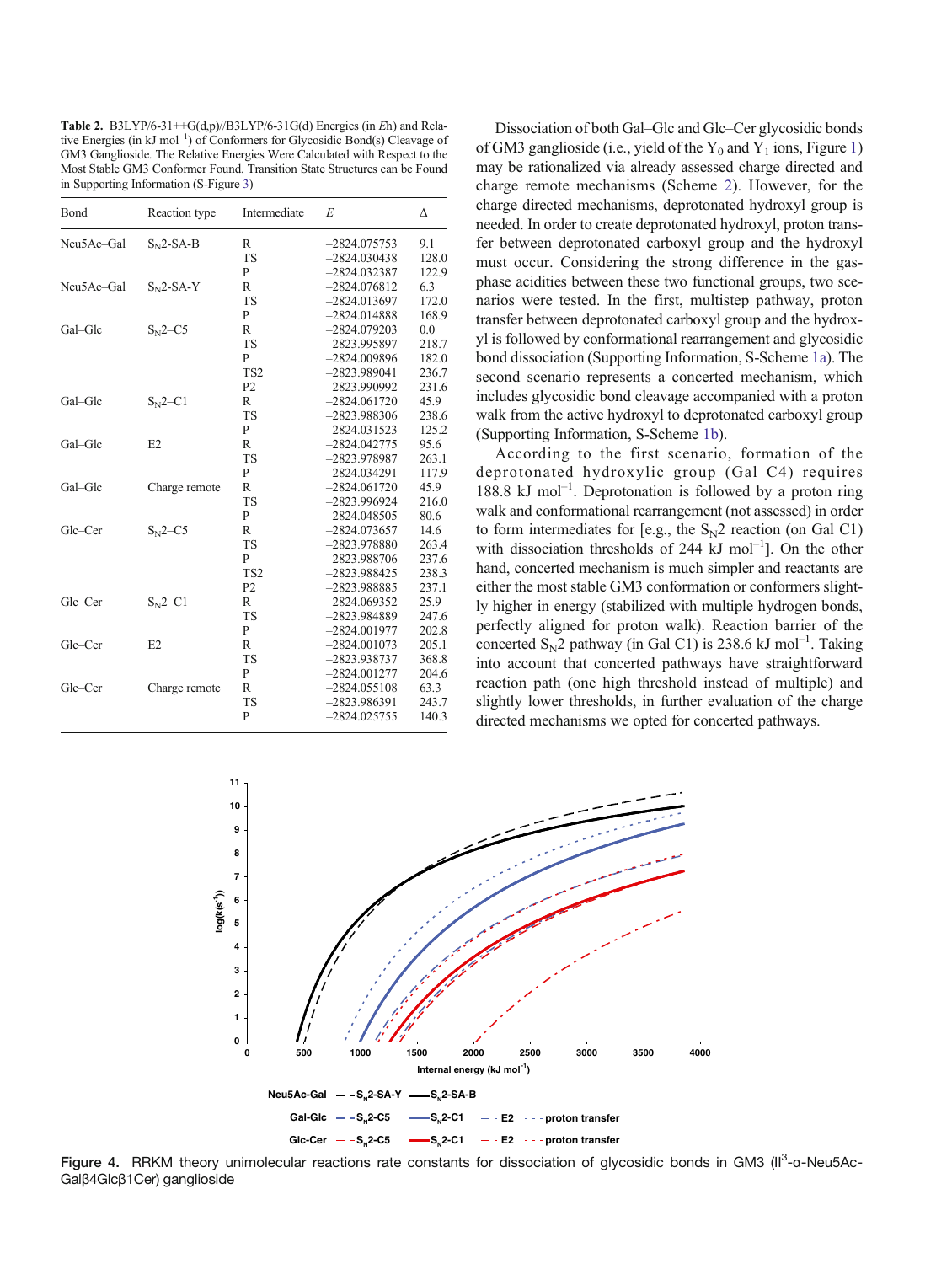<span id="page-6-0"></span>Summarizing all evaluated pathways, we can notice that lowest barrier is associated with the cleavage of Neu5Ac–Gal glycosidic bond via the charge directed  $SA-S<sub>N</sub>2-(B \text{ or } Y)$ mechanism (Table [2](#page-5-0)). Charge remote and  $S_2N$  charge directed mechanisms are the lowest energy pathways for the Gal–Glc and Glc–Cer glycosidic bonds cleavage. However, Hex–Hex bond cleavage is  $\sim 90 \text{ kJ mol}^{-1}$  higher than Neu5Ac–Hex bond cleavage, suggesting that a majority (in some cases perhaps all) of the product ions would be associated with the Neu5Ac–Gal glycosidic bond cleavage.

Calculated unimolecular reaction rates (by the RRKM theory) show that for reaching both ms and μs time range, the charge directed  $SA-S<sub>N</sub>2-(B \text{ or } Y)$  pathway (cleavage of the Neu5Ac–Gal glycosidic bond) requires least energy (665 and 1165 kJ mol<sup>-1</sup>, respectively), Figure [4](#page-5-0). Considerably more energy is required for cleavage of the Gal–Glc (1200 to 1835 kJ mol<sup>-1</sup>, respectively) and the Glc–Cer (1640 to  $2605$  kJ mol<sup>-1</sup>, respectively) glycosidic bonds in the ms and μs time range. In the context of tandem MS ion abundances, obtained results suggest that in the GM3 product ion spectrum, product ions related to loss of the sialic acid  $(B_1)$ and  $Y_2$ ) would be dominant. One can notice that addition of the sialic acid to the neutral glycoconjugate chain strongly influences the gas-phase chemistry, focusing reactivity towards acidic group. This is in agreement with the obtained product ion spectrum of GM3 (d18:1/18:0) depicted in Figure [1](#page-2-0), as well as with analysis of gangliosides fragmentation behavior (vide supra). For the Neu5Ac–Gal glycosid-ic bond cleavage, modeling results (Figure [4](#page-5-0)) imply that  $B_1$ product ion should be slightly more abundant over  $Y_2$  ion. Although this is not in total agreement with the experimental data (Figure [1\)](#page-2-0), it is possible that relative abundances of B versus Y ions associated with the Neu5Ac–Gal glycosidic bond cleavage can vary as a consequence of glycoconjugate secondary structure and relative position of hydroxylic groups in the vicinity of the reaction center. Also, the proton transfer in an ion-neutral post-dissociation complex can occur causing the Y ion domination.

According to the RRKM calculations, the fastest Hex–Hex bond cleavage occurs at the sub-millisecond time scale roughly at the same internal energy when the charge directed  $SA-S<sub>N</sub>2$ pathway reaches the microsecond time frame, implying very low abundance of Hex–Hex bond cleavage product ions. Mechanism associated with fastest Hex–Hex bond cleavage is the charge remote mechanism and it should result in B ion series (e.g.,  $B_2$  and  $B_3$ ). However, B ions arising from the Gal– Glc and Glc–Cer glycosidic bond cleavages are not observed in GM3 product ion spectrum (Figure [1](#page-2-0)). Moreover, our data on GSLs dissociation patterns in the ion trap tandem MS show their minor intensities (vide supra). Overall data suggest either the existence of some other Hex–Hex bond dissociation pathway (not considered here) or, more likely, a sequential dissociation of  $Y_2$  product ion and formation of  $Y_1$  and  $Y_0$ . The MS<sup>3</sup> product ion spectrum of  $Y_2$  supports the fact that  $Y_2$  ion can produce  $Y_1$  and  $Y_0$  product ions in a possible sequential dissociation event (Figure [2](#page-3-0)).

### **Conclusion**

The cleavage of the glycosidic bond with retention of the glycosidic oxygen atom by the species formed from the reducing end of GSL has been studied experimentally and computationally. Important findings can be summarised as follows: The analysis of 75 tandem MS spectra of mainly acidic GSLs (gangliosides) show that the dominant dissociation pattern is the cleavage of the sialic acid glycosidic bonds with formation of both B and Y product ions. Cleavages of other glycosidic bonds are less abundant and mostly Y product ions are observed.

Molecular modeling work on the neutral GSL suggests that observed cleavages of glycosidic bonds are a combination of two charge-directed intramolecular nucleophilic substitution  $(S_N^2)$  mechanisms: (1) one-step process that simultaneously breaks the glycosidic bond and yields an epoxide, and (2) twostep process that includes epoxide formation and sugar ring opening followed by cleavage of the glycosidic bond. The RRKM results somewhat favor the one-step mechanism.

For the acidic GSLs, molecular modeling indicates that the major pathway is loss of the sialic acid via  $S_N$ 2 mechanism. The reaction occurs when the nucleophile in a form of carboxylate attacks the carbon at position one of the sugar ring and simultaneously breaks the glycosidic bond to yield an epoxide. Unimolecular reaction rates show that product ions related to the cleavage of sialic acid glycosidic bond are dominant. For cleavage of other glycosidic bonds, overall data suggest activation of sequential dissociation channels.

More generally, this work provides insights into the glycosidic bond dissociation pathways that may be of particular value to other glycoconjugate studies.

# Acknowledgment

Helpful discussions with Laboratory members are gratefully acknowledged. The Ministry of Science, Education, and Sports of Republic of Croatia supported this work (Grant Number: 098-0982915-2945).

### References

- 1. Chai, W., Piskarev, V., Lawson, A.M.: Branching pattern and sequence analysis of underivatized oligosaccharides by combined MS/MS of singly and doubly charged molecular ions in negative-ion electrospray mass spectrometry. J. Am. Soc. Mass Spectrom. 13, 670–679 (2002)
- 2. Karlsson, N.G., Wilson, N.L., Wirth, H.J., Dawes, P., Joshi, H., Packer, N.H.: Negative ion graphitised carbon nano-liquid chromatography/mass spectrometry increases sensitivity for glycoprotein oligosaccharide analysis. Rapid Commun. Mass Spectrom. 18, 2282–2292 (2004)
- 3. Yang, K., Cheng, H., Gross, R.W., Han, X.: Automated lipid identification and quantification by multidimensional mass spectrometry-based shotgun lipidomics. Anal. Chem. 81, 435–4368 (2009)
- 4. Wenk, M.R.: Lipidomics: new tools and applications. Cell 143, 888–895 (2010)
- 5. Wada, Y., Dell, A., Haslam, S.M., Tissot, B., Canis, K., Azadi, P., Bäckström, M., Costello, C.E., Hansson, G.C., Hiki, Y., Ishihara, M., Ito, H., Kakehi, K., Karlsson, N., Hayes, C.E., Kato, K., Kawasaki, N., Khoo, K.-H., Kobayashi, K., Kolarich, D., Kondo, A., Lebrilla, C., Nakano, M., Narimatsu, H., Novak, J., Novotny, M.V., Ohno, E., Packer, N.H., Palaima,